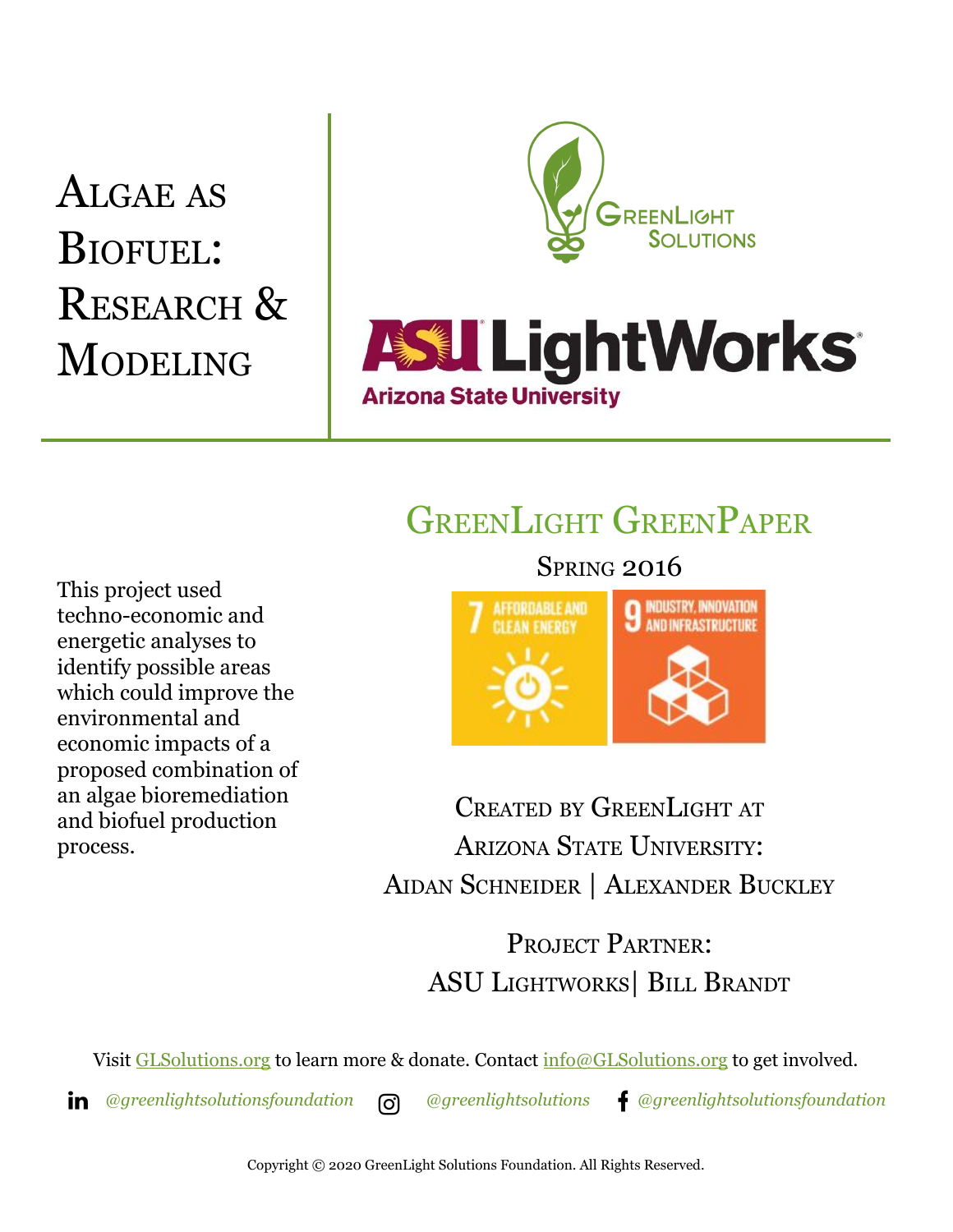Lightworks was supporting a group of ASU chemical engineering researchers in exploring infrastructure-level implementation of a combined wastewater treatment and biofuel production process with algae. They needed to both benchmark this process in terms of its economic and environmental impacts at scale and offer operational suggestions on how to enhance feasibility. This entailed constructing techno-economic and energetic models which simulated the impacts of different operating strategies. To carry this out, insights from various disciplines from chemical engineering to biotechnology to finance were needed.

The project found the proposed process had a very robust positive net energy ROI, which was a key benefit to be emphasized in discussions with future partners. The project also determined that various operating strategies had substantial impacts on financial feasibility. In presenting the results, we also provided examples of how to communicate key scientific and financial elements of the project to a broader audience.

#### **BENEFITS TO PROJECT PARTNER**

- Presentation to LightWorks and collaborators on results, conclusions, and recommendations
- Techno-economic model with instructions
- Written summary report (4-5 pages)
- Executive summary (1-2 pages)

#### **BENEFITS TO SOLUTIONEERS**

Students learned the centrality of both financial and environmental objectives to renewable infrastructure, their trade-offs, and the synergies between them. Students from various departments learned to communicate more effectively with each other and also gained an appreciation for the complexities of other fields. It also offered an opportunity for students interested in translational research to network with professionals in related fields.

### **BENEFITS TO THE COMMUNITY**

The proposed process was set on a more direct path to offering sustainable wastewater treatment and biofuel production at community scale.